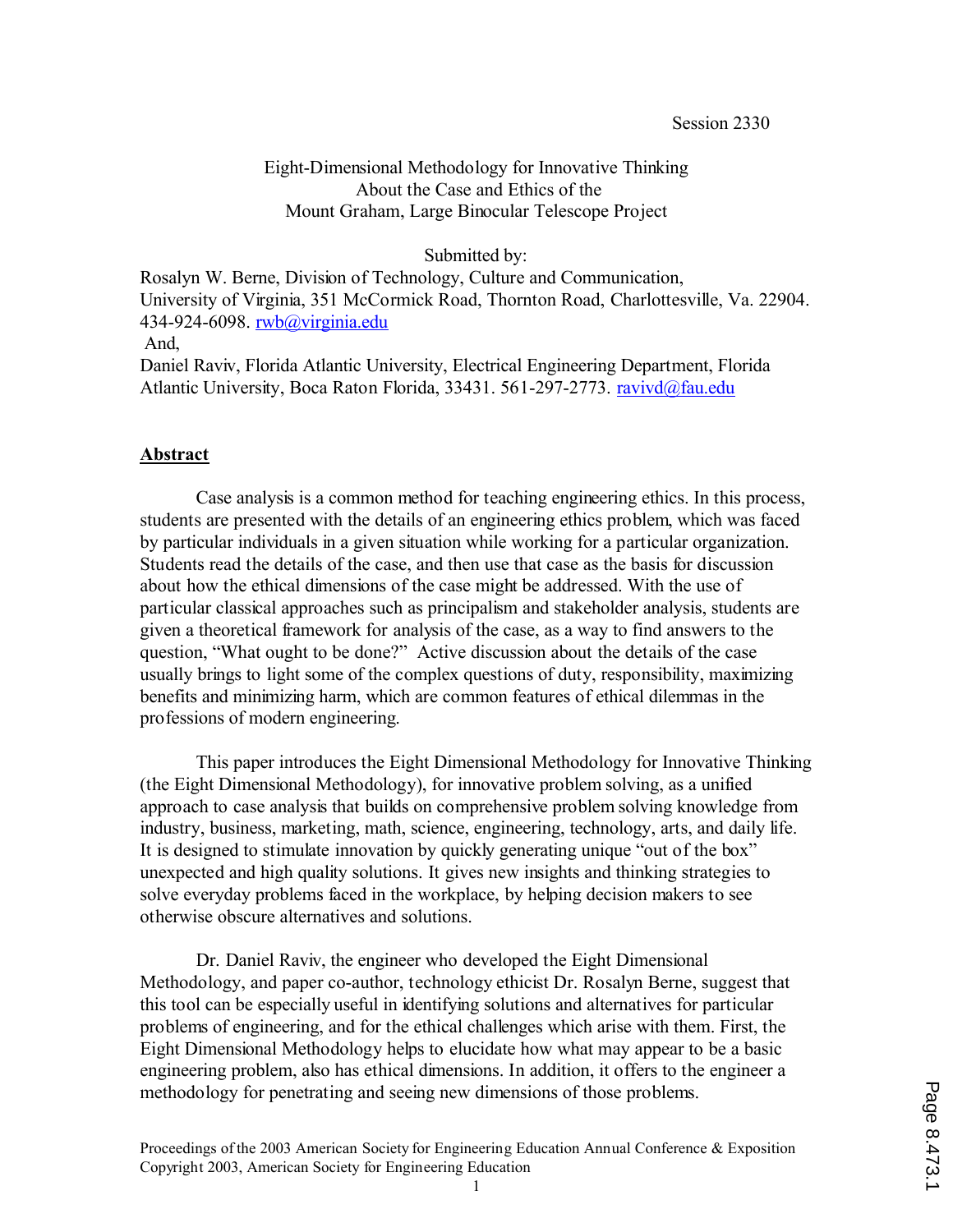To demonstrate the effectiveness of the Eight Dimensional Methodology as an analytical tool for thinking about ethical challenges to engineering, the paper presents the case of the construction of the Large Binocular Telescope (LBT) on Mount Graham in Arizona. The LBT project pools resources from an international partnership of universities and research institutes for the construction and maintenance of a highly sophisticated, powerful new telescope. The LBT project will soon mark the erection of the worlds' largest and most powerful optical telescope, designed to see fine detail otherwise visible only from space. It also represents a controversial engineering project that is being undertaken on land considered to be sacred by the local, native Apache people.

The Apache leaders have been outspoken about their protest over the project, and clear that the project threatens the sanctity of their sacred rituals and worship. The Apache leaders have pleaded to have the project abandoned. As presented, the case features the University of Virginia, and its challenges in consideration of the whether and how to join the LBT project consortium. The University of Virginia wishes to secure its position as a world-class astronomy research partner, and feels it needs to join the LBT project consortium in order to do so.

Analysis of the case offers to decision makers the use of the Eight Dimensional Methodology in considering alternative solutions for how they can proceed in their goals of exploring space. It then follows that same process through the second stage of exploring the ethics of each of those different solutions.

## **Introduction**

Case analysis is a common method for teaching engineering ethics. In this process, students are presented with the details of an engineering ethics problem, which was faced by particular individuals in a given situation while working for a particular organization. Students read the details of the case, and then use that case as the basis for discussion about how the ethical dimensions of the case might be addressed. With the use of particular classical approaches such as principalism and stakeholder analysis, students are given a theoretical framework for analysis of the case, as a way to find answers to the question, "What ought to be done?" Active discussion about the details of the case usually brings to light some of the complex questions of duty, responsibility, maximizing benefits and minimizing harm, which are common features of ethical dilemmas in the professions of modern engineering.

This paper introduces the Eight Dimensional Methodology for Innovative Thinking (Eight Dimensional Methodology), for innovative problem solving, as a unified approach to case analysis that builds on comprehensive problem solving knowledge from industry, business, marketing, math, science, engineering, technology, arts, and daily life. It is designed to stimulate innovation by quickly generating unique "out of the box" unexpected and high quality solutions. It gives new insights and thinking strategies to students who are learning how to address everyday problems faced in the workplace, by helping them to see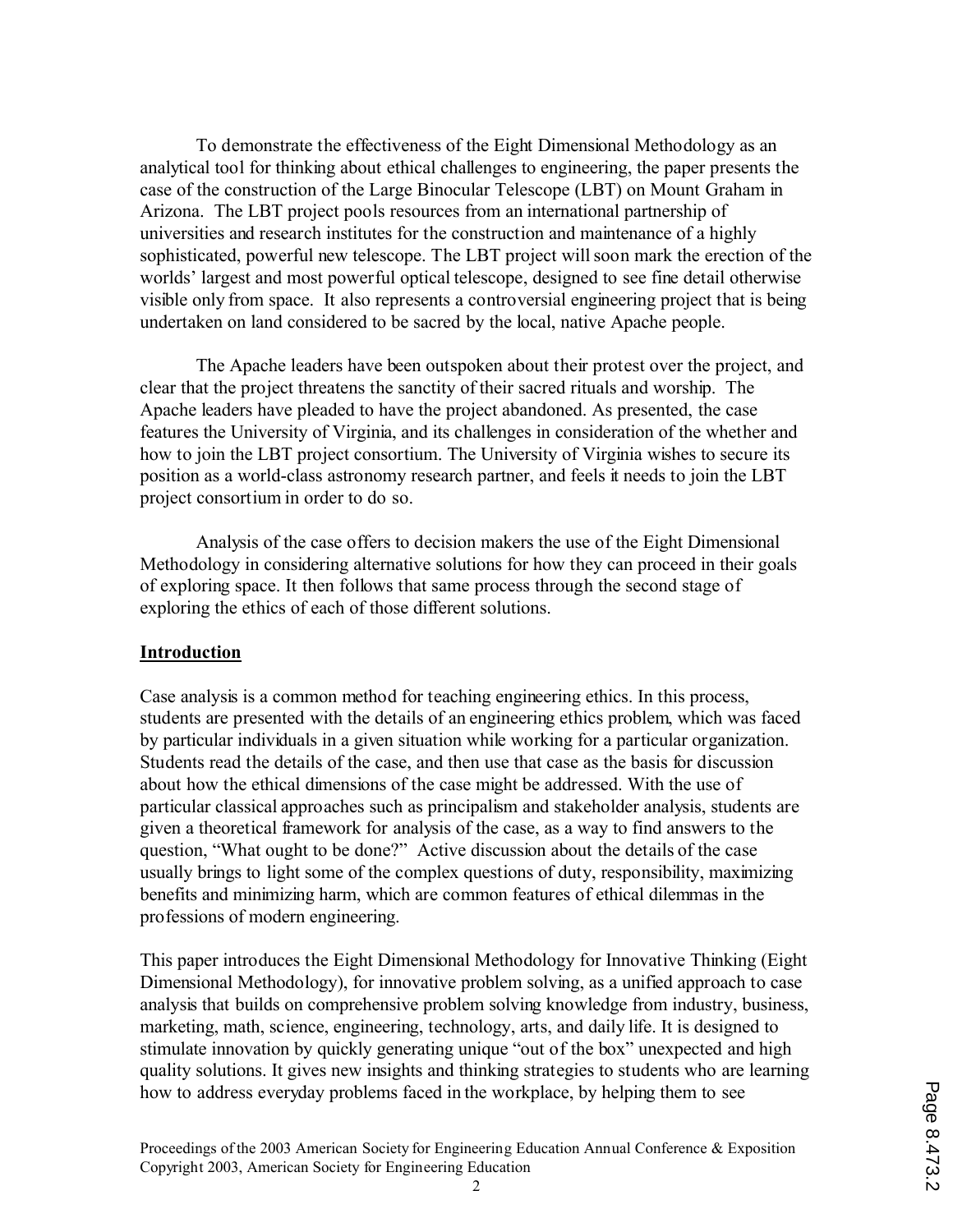otherwise obscure alternatives and solutions.

The second co-author, the professor who developed the Eight Dimensional Methodology, and technology ethicist (first co-author), suggest that this tool can be especially useful in teaching students how to identify solutions and alternatives for particular problems of engineering, and for the ethical challenges which arise with them. First, the Eight Dimensional methodology helps to generate many out of the box, innovative solutions, in a short period of time. In addition, it offers to the engineering student a methodology for penetrating and seeing new dimensions of those problems.

To demonstrate the effectiveness of Eight Dimensional Methodology as an analytical tool, and then for thinking about ethical challenges to engineering, this paper presents the case of the construction of the Large Binocular Telescope (LBT) on Mount Graham in Arizona. Mt. Graham is a large mountain on public land in southeastern Arizona. It has public uses, is part of the Coronado National Forest, and covers about 200,000 acres of land. The LBT itself will occupy 1.2 acres, and the total present area for the Mt. Graham International Observatory is 8.6 acres. Currently, Mt. Graham has over 40 miles of roads, recreational lakes, a Bible camp, a commercial apple orchard, and about 100 residences. It has about 280,000 recreational visitor days of use per year. According to the University of Virginia department of Astronomy, the site was selected from a survey of 280 potential mountain sites because of its high altitude, low light pollution, low atmospheric water vapor, and ease of access. Mt. Graham is considered to be the best practical site remaining in the continental U.S. for large telescopes. A 16-story enclosure has recently been constructed for what is to be the world's most powerful optical telescope, the Large Binocular Telescope. Telescope assembly began in June 2002. It is scheduled to be in operation in 2005.

The LBT project pools resources from an international partnership of universities and research institutes for the construction and maintenance of a highly sophisticated, powerful new telescope. The LBT project will soon mark the erection of the worlds' largest and most powerful optical telescope, designed to see fine detail otherwise visible only from space. It also represents a controversial engineering project that is being undertaken on land considered to be sacred by the local, native Apache people.

The University news officials report that in the mid 1980's the Forest Service carried out cultural surveys on Mt. Graham. Two shrines were located on Hawk and High Peaks. Additional surveys were carried out on Emerald and Plainview Peaks, and nineteen local tribes were contacted to see if they had concerns. Four tribes, the Ak-Chin, Hopi, Zuni, and the San Carlos Apache responded but raised no objections to the proposed plans for the telescopes. The shrines were protected and the telescopes were located near Emerald Peak on a site with no known adverse cultural impact. In 1990, two years after the completion of the final environmental impact statement, some members of the San Carlos Apache tribe raised objections to the use of the site.

Apache leaders have been outspoken in their protest over the project, and insistent that the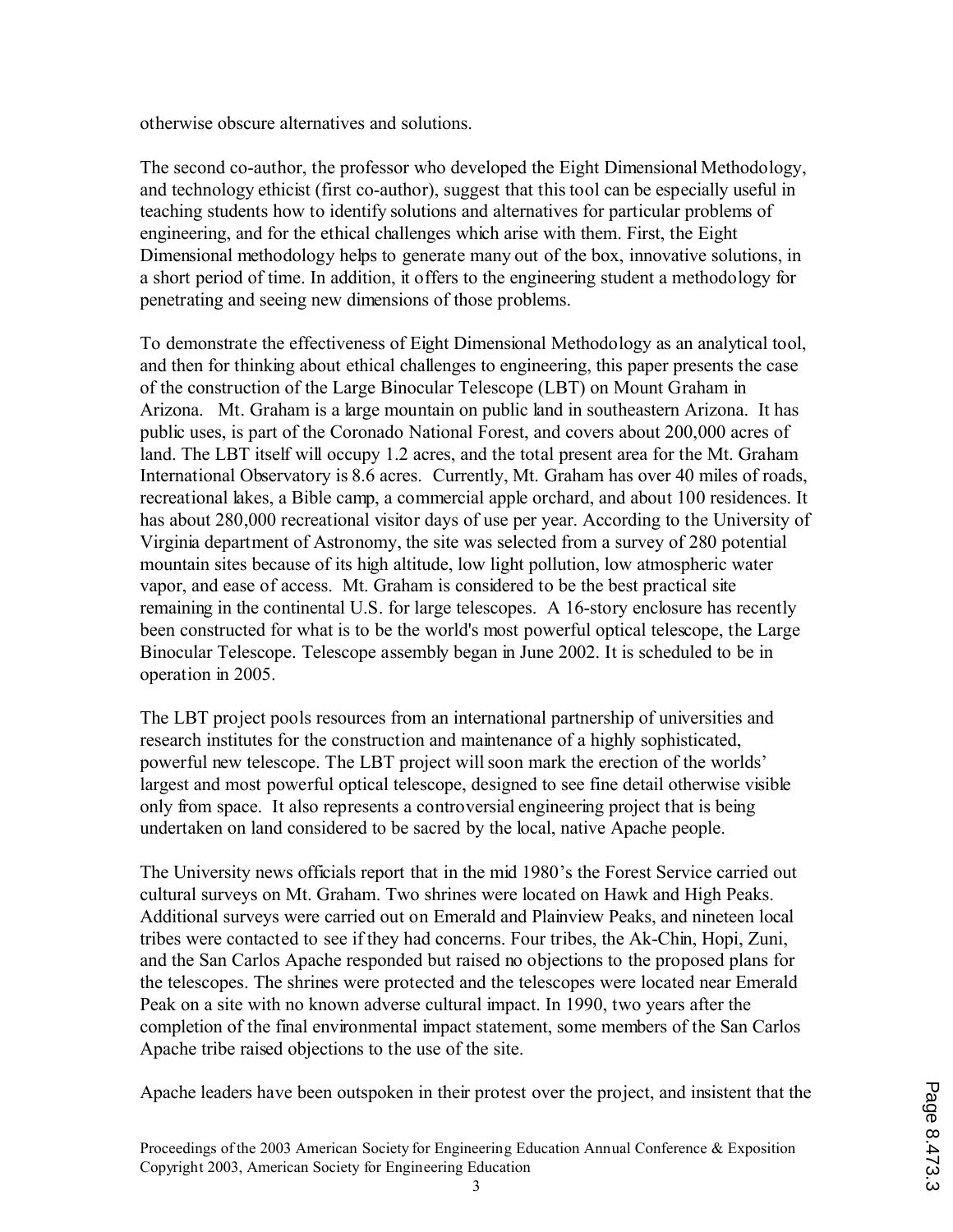project threatens the sanctity of their sacred rituals and worship. They have pleaded with the University of Virginia to have the project abandoned. The University of Virginia has decided to proceed. It feels it needs to join the LBT project consortium in order to secure its position as a world-class astronomy research partner.

Analysis of this particular case offers to decision makers the use of Eight Dimensional Methodology in considering alternative solutions for how they might have proceeded in their goals of exploring space. It then follows that same process through the second stage of exploring the ethics of considering those different solutions.

# **The Eight Dimensions' Methodology** (See appendix and references 6 & 7 for full explanation.)

Here is how it works:

The user explores solutions in eight different thinking directions, one at a time. In each direction ("dimension") the user is guided through multiple questions or suggestions that stimulate his/her mind in sub-spaces in which solutions may be found. These thinking dimensions are: Uniqueness,

Dimensionality, Directionality, Consolidation, Segmentation, Modification, Similarity, and Experimentation. The user may choose to use them at a very high level by asking only eight different questions, or at deeper, more detailed levels of specific sub-strategies.

Some of the solutions, which come from this process of ideation, may not be practical, feasible, or make sense given our current knowledge and abilities. They may be too expensive, and may even challenge basic beliefs and facts of scientific understanding. Nevertheless, the process serves to generate ideas, which broaden and expand the possibilities. The purpose is to generate as many ideas as possible all kind of ideas, in a short period of time. In doing so, we open to a new set of solutions which otherwise might never have been thought of.

# The Eight Dimensions' questions

The user may choose to explore solutions at a non-detailed, high level, by asking the following eight questions:

1.) Uniqueness:

What is unique about the processes, objects, features or situations? Could these observations be used to find solutions?

2.) Dimensionality:

What could be done with space, time, cost, color, temperature, or any other dimension?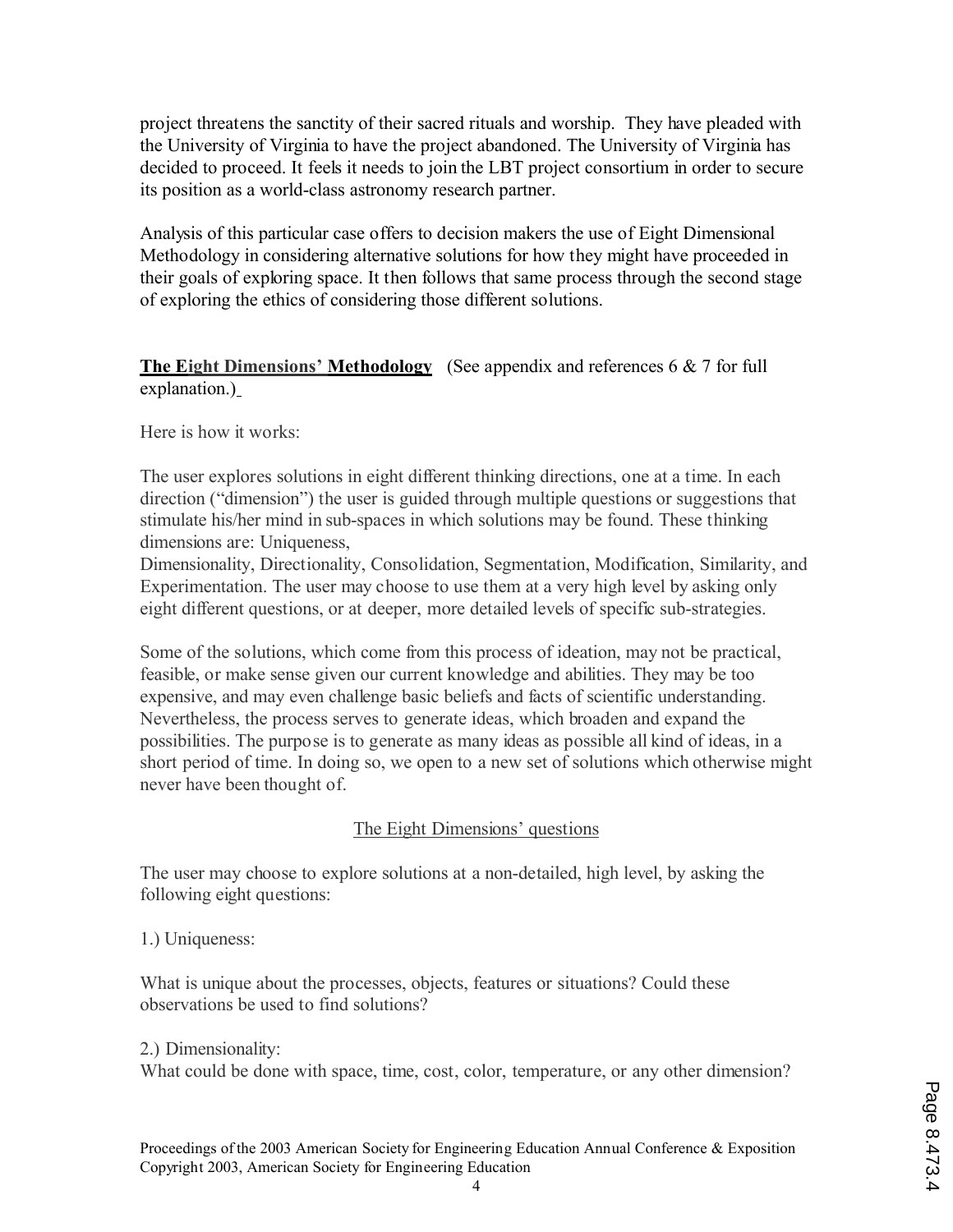3.) Directionality: Could things be done from different directions or points of view?

4.) Consolidation: Would it be helpful to consolidate objects, concepts, or processes?

5.) Segmentation: How could segmentation of solutions, concepts, processes, resources, objects, or dimensions help?

6.) Modification What if modifications to the existing situation are introduced?

7.) Similarity Why not look at similar concepts, problems, principles, solutions, patterns, and processes?

8.) Experimentation

Could estimating, guessing, simulating, or experimenting help?

The ideas generated for this particular analysis, as highlighted in this paper, took one half hour over the telephone, in a conversation between the two authors; one who is unfamiliar with Eight Dimensional Analysis, and other, its creator. It is a very efficient and accessible method for generating ideas. We also used the Eight Dimension sub strategies as detailed in Appendix A.

# Uniqueness

Our analysis looks specifically at the problem: what may have been the University's alternatives for locating an optical device to be used for space exploration? One reason for pursuing alternatives is that the currently planned location, considered to be sacred by the local, native Apache people, challenges the engineering ethics decree to increase good while minimizing known harms. The process of generating ideas, which will lead to varied other solutions, begins, then, with the question of uniqueness. One sub-strategy of uniqueness is, "what does not change?" No matter where they put the telescope, it does not affect the dimensionality of what is being measured. This means that theoretically the new optical device can be put anywhere (taking into account some obvious constraints).

Two details of considering uniqueness are to compare characteristics and features, and to look for and use unique and distinguishing features. Since the suggested site is considered to be sacred by the local group of people, one may consider alternative locations. For example, can the optical device be constructed at a different elevation? How about at a different place on earth? As it stands, the project is part of an established collaboration, and is likely to happen with or without the University of Virginia. Since the suggested site is considered sacred by the local native features, this is unique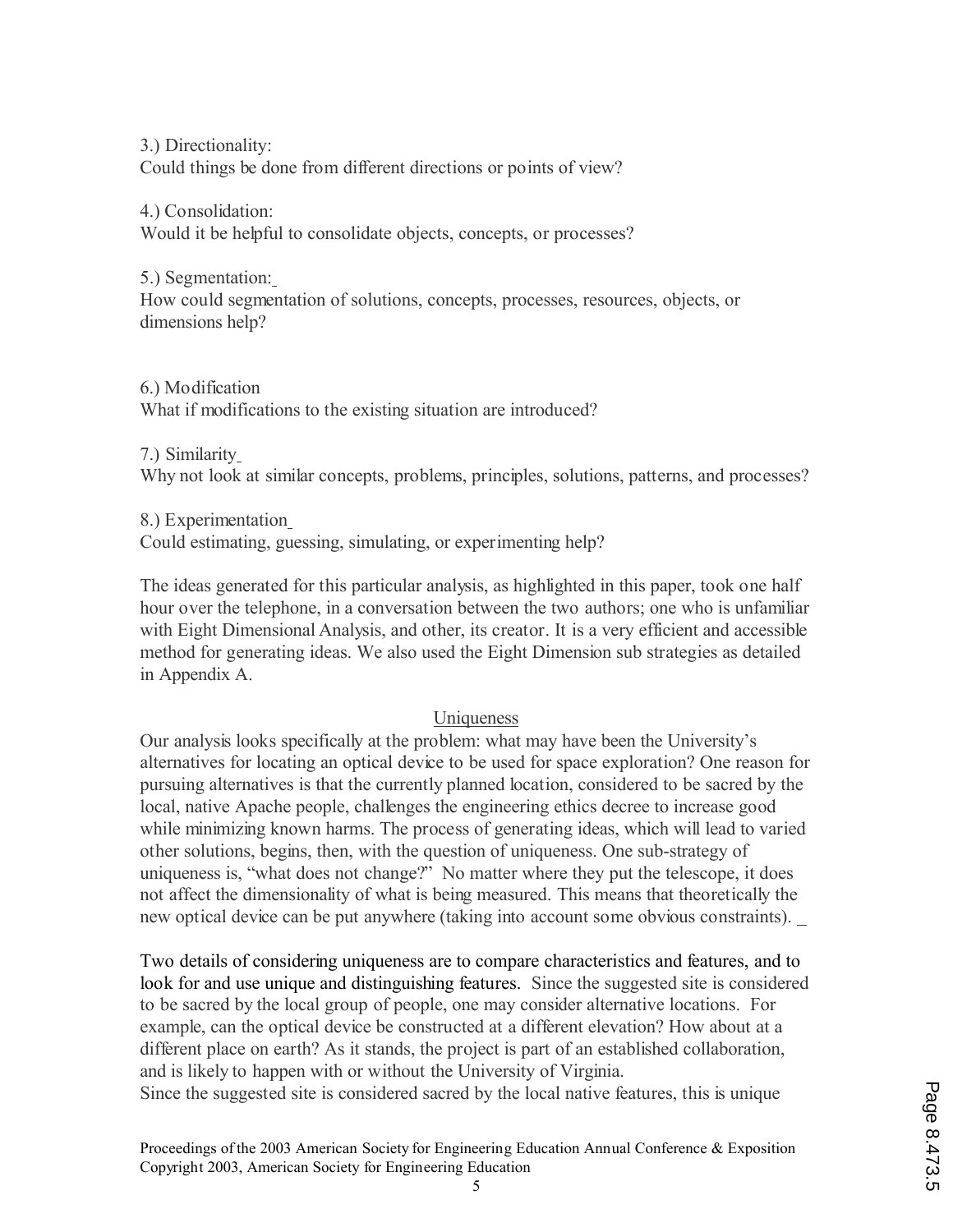about this particular location. It should be used in the ideation process.

Another element of the uniqueness dimension is to magnify the difference, in this case, to look at the differences between the suggested site and other sites. Can the goals and ambitions of the project be accomplished differently, without compromise? Perhaps other locations fail to offer the comparable clarity of resolution, ability to take pictures as regularly, and the accessibility of this one. Therefore, it may have clear and strong advantages over other sites. But if we look at alternatives, perhaps there are other sites still that offer these and more advantages.

Ultimately, the uniqueness dimension prompts looking for unique and ideal solutions. An ideal solution should take no space, will have no cost, and will be achieved in no time. To achieve a solution, which will be as close as possible to the ideal one, one may ask: Can we avoid the whole project and achieve the desired results using existing devices? For example, can existing stationary telescopes (located on earth) be used, and/or can we use existing or a modified space telescope, or use existing (or new) satellites to mount the device, or place an optical device on the moon, a shuttle, or on the surface of the ocean? These solutions may solve the problem, and could be close to ideal. If we had a chance to start all over again, how would we approach it, what would we do? How do we explore space without offending the native people who are physically and spiritually connected to the land? Each of these questions and ideas come under "Uniqueness," the first of the Eight Dimensions.

# Dimensionality

In considering the problem from the element of dimensionality, the second dimension, the basic question is 'what can we do with dimensions?' What could be done with space, time, cost, color, temperature, or any other dimension? First, we can start with less. Can we do something on a smaller scale, not as rigorous? Or, is there a way to focus on solving a special case, or several special cases? So, rather than having a telescope which can do everything, can we focus our efforts on a few particular features to be measured? Such as brightness of stars, the relative angle between two stars, orbits or distances from the earth.

New and novel alternatives may arise if we explore or partition objectively, another feature of dimensionality. Maybe we can have several different small telescopes instead of one big one. We can partition the major tasks of astronomical observation into several small subtasks, each taking care of a portion of the larger research questions, such as segments of space, or particular solar systems, individual star clusters, particular planets, etc.

We can also consider what is possible if we start with more, looking at the global picture. It means, do we have a direction in which to look globally, instead of at details? Can we achieve the same goals by looking globally? Sometimes observations of the overall, and larger picture, can achieve the same or better results as looking at the details. A global view may open new understandings not originally thought of.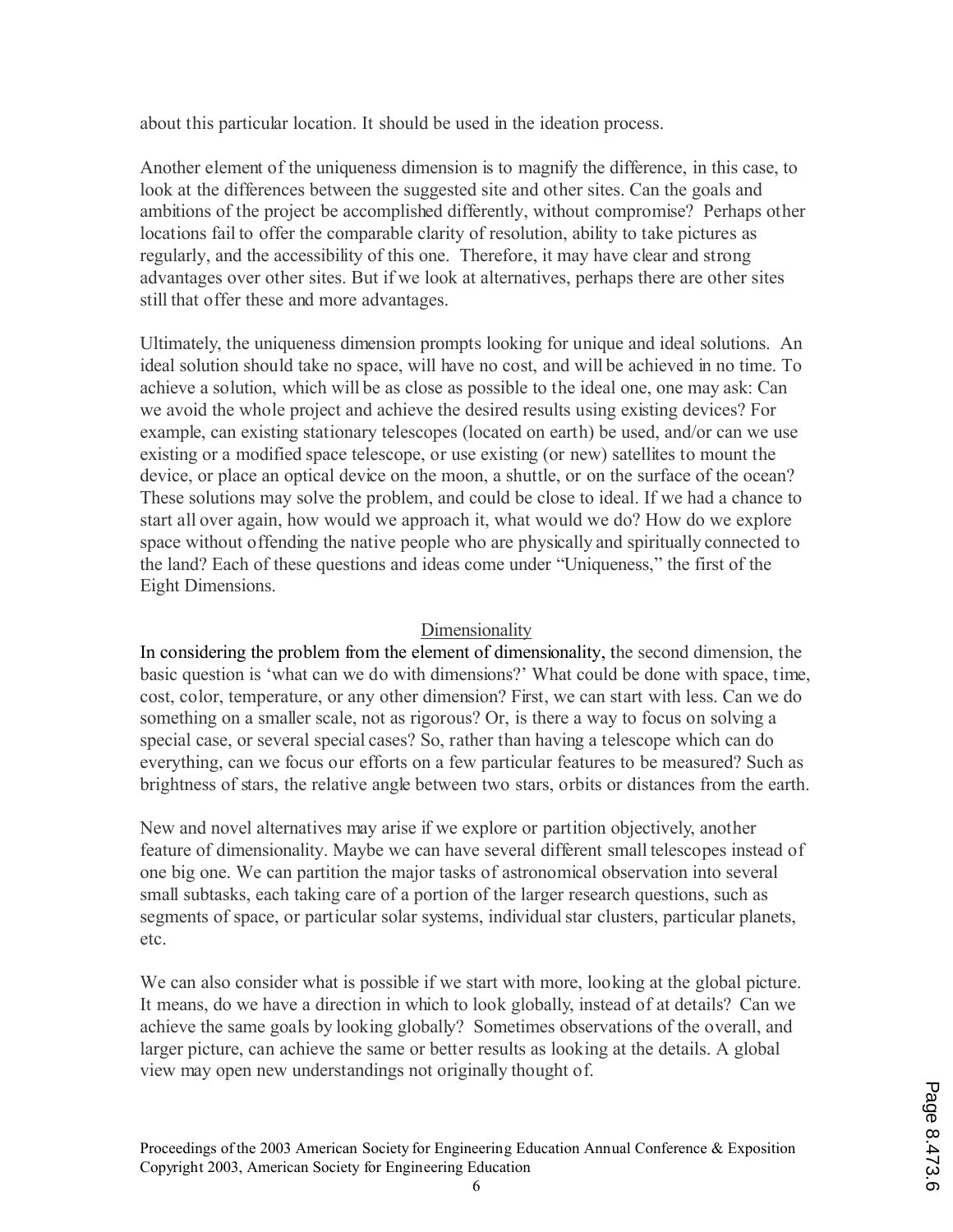Perhaps there are multiple solutions yet to be considered: many more devices, many different mountains, a series of many telescopes stretched from the North to the South Pacific? And what happens to our thinking about alternatives when we expand consideration to beyond those disciplines most obviously connected to astronomy? Perhaps if the project were to include astrologers, life scientists, anthropologists, and cosmologists, new solutions to the project's problem would emerge. Or, if project members were to reconsider what it would mean to team-up with others, new thinking could be included. The team function is already a feature of this project, but with a twist, it may also be a solution to be considered. Perhaps there are interested other institutes or tribes, or universities. Any group, any configuration may be possible.

Manipulation of time/space/cost dimensions and structure/topology/state provides yet another perspective from which to consider alternatives to the problem. We have assumed the optical device should be on a remote mountaintop, when maybe it could be in the Grand Canyon! Or, in a desert! Taking it to the extreme stimulates new ideas. And changing the temporal dimension asks new questions of what may be possible. Perhaps instead of a permanent structure, they could build a device, which is used only one time, or is disposable. What about if it is longer a stationary device, but rather something that moves from one location to another. We don't know the specifics, but maybe there is some way for the telescope in question to be a mobile device. No longer would its use be limited to a particular mountain, but then it would be able to be moved from one location to another, and get different points of view. The mountain will not be there to be used forever.

Adding a dimension is interesting. What if they could add a feature, which allows it to leave the ground, and fly? Or, suppose it would be possible to make it invisible, either through a material that is barely perceptible, or a color, or surround it with greenery, such as trees, which hide it totally from external view? If a dimension were to be eliminated, what would be possible then? Making it stationary eliminates the motion and time dimensions. Then you can explore one dimensional image array instead of a two dimensional image. Moves from two dimensions to one can focus on a very narrow point in space.

Reducing the details offers yet another way to consider dimensionality. For example, momentum can make a difference, so; perhaps the optical device can be placed on a satellite that takes photographs at accelerated speeds, which may give photographs with very high resolution. This would be similar to techniques used in image processing. Also to be considered is the possibility of continuing with useful actions. If some telescopes somewhere are going to be dismantled or are considered to be obsolete, maybe they can be retrofitted with new elements and reused in their current locations. That way, features of existing telescopes on established land could be used to address the goals of the new project, implemented in different locations.

## **Directionality**

Proceedings of the 2003 American Society for Engineering Education Annual Conference & Exposition Copyright 2003, American Society for Engineering Education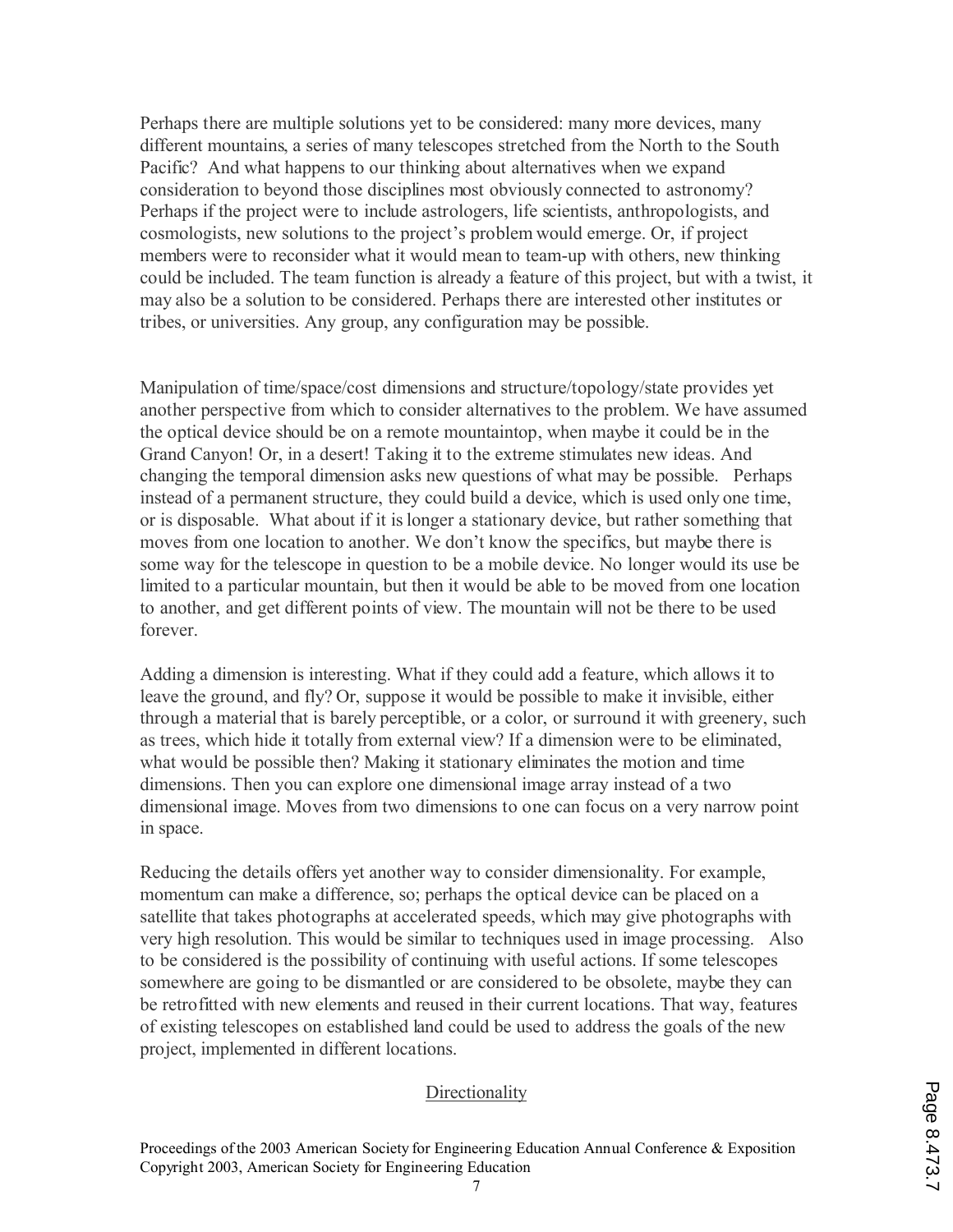In thinking about directionality, maybe it is possible to find a new way to get the same results. Telescopes are usually based on visual information, what you see is what you get. But there are ways to use indirect measurements to gather astronomical information. Maybe for space exploration, we can use the measurement of wavelengths in the spectrum, or vibrations to find and measure patterns in space. Using the eight dimensional analysis does not tell us exactly which ways are the best, but the point is to ask, are there ways to achieve the same thing, perhaps using non-visual information?

One way to approach that question is by taking it the other way around. Suppose you want to measure the volume of a bead, but you don't have a measurement device to do so. You can, however, put the bead into a cup of water and measure the amount of displaced water. Then, you can determine its volume. In the case of the Mount Graham, Large Binocular Telescope, an alternative solution can arise from a similar approach. How about using a mirror to provide new points of view? They could use a mirror to look at reflections of space objects, looking at the mirror rather than directly with an optical device. Similarly, new ideas arise when one changes one's point of view. Instead of the focus of research being on what's out there in space, perhaps the focus could instead be to look at the effects of the stars and the moon and their positions on the tides of the ocean, rivers and on the wind currents across the deserts. Perhaps the point of view can be shifted from outer space, to looking back onto the earth itself, and its relationship with what there is in space.

A complete change of point of view, or consideration of others points of views, can be particularly effective in generating new ideas for alternatives in such as problems as the Mount Graham project. One could add in to the possible solutions consideration of other stakeholders, such as the local Apache people, the community at large, state and local government, area children, other religious organizations, special interests groups such as environmentalists, all kinds of lobbyists.

## Consolidation

Consolidation, the  $4<sup>th</sup>$  dimension posed in the Eight Dimensional Methodology asks **'**would it be helpful to consolidate objects, concepts, or processes?' Maybe the Mount Graham site can be designed as a temple for worship, or given an enhanced environmental feature. Maybe it can be designed to be a sign of a particular religious icon, or mythical figure, significant to the Apaches. Maybe it can contain a lodge for ceremony that also connects with the Apaches beliefs about the stars and celestial bodies. Maybe it could be an educational facility for local tribe members and their children. Maybe the new device becomes a tourist attraction, with profits being donated to the preservation of Apache traditions, or to purchase and preserve the future use of the land for the Apache people.

In consolidation, new combinations of solutions are made to open up alternatives. For example, as mentioned earlier, many of the same optical devices can be used in multiple locations. Or, use can be made of many different types of devices in multiple and distinctive locations.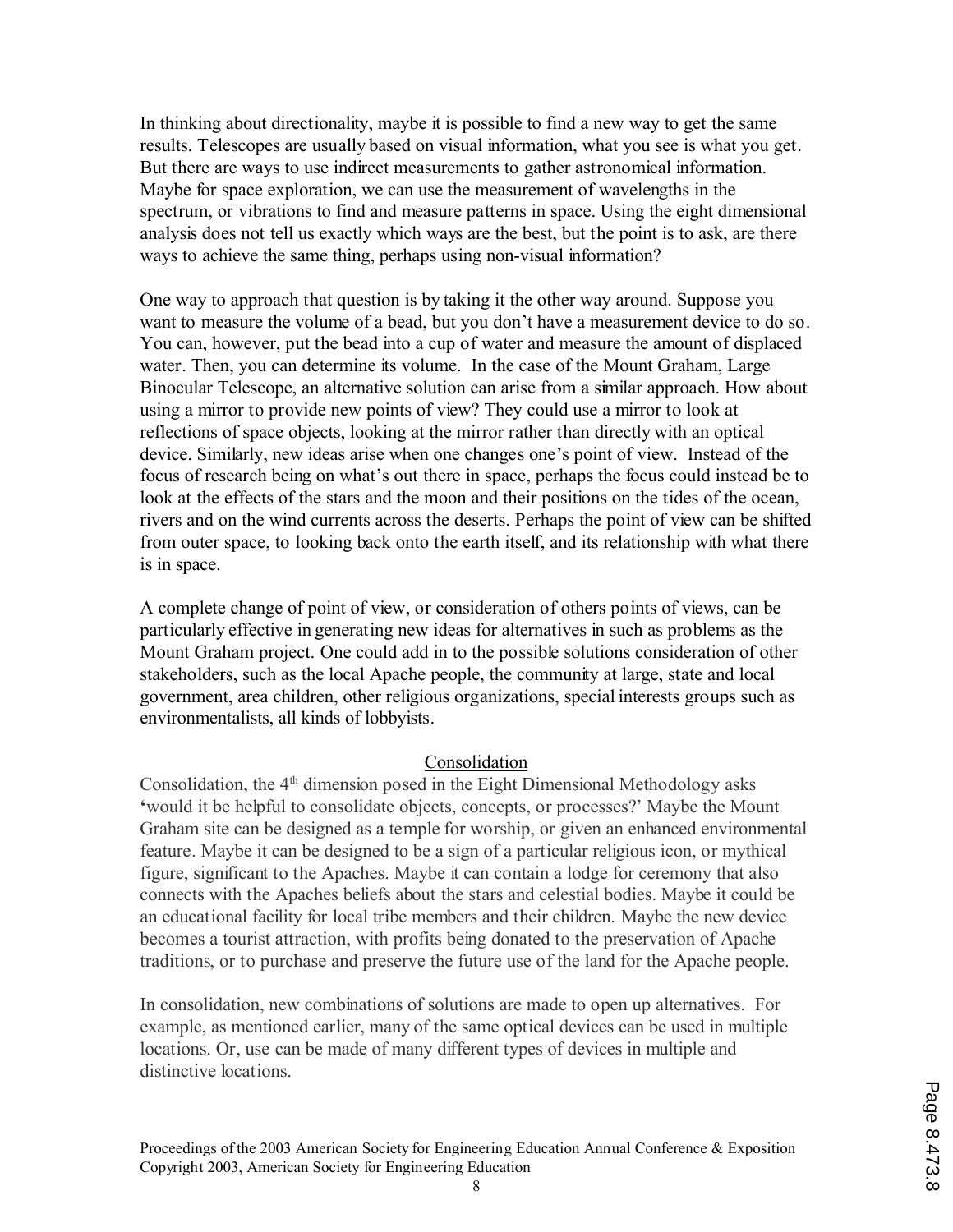Some words in English may have ambiguous meaning, when written in particular ways in a sentence. In a similar way, consolidation can be used to make particular solutions ambiguous, giving multiple meanings and multi-meaning enhancing ambiguity for the sake of generating new ideas. In other words, when meaning or particular language is changed, or used in new and novel contexts, original meanings are removed, allowing for new understandings, attitudes and perceptions to emerge. So, if the Mount Graham Large Telescope project is renamed, or redefined not as university collaboration for space observation, but as a community based education facility, or a religious temple for space exploration, or a wilderness space center, or a human-heaven connector, then the possible ways of perceiving the project also change.

### Segmentation

The questions of segmentation involve the use of existing resources, objects, materials, energy sources, functions, information, space, time, and budgets. It has to do with whether we can use what we have already to solve the problem. In this case, can the moon, space stations, satellites, other telescopes, be used for the same purpose? Or, might there be a way to share space and time? The facility might be made available to the local people, for example, on Tuesday, Thursday and Saturday, for use as a shrine. On Monday, Wednesday and Friday, it is run as a telescope for scientific investigation. On Sunday, it becomes a nature preserve, with educational tours of habitat and wildlife.

As the current solution stands, parties involved are losing. The University is losing good will. The Apache people believe they are losing their sacred land. Sharing space and time opens ideas for solutions where both parties have gained something over their current position. Segmentation provides a similar alternative. For example, past couches were standard in length and shape. Then, L or U shaped and segmented couches were introduced. Today, one can have a loveseat, full sofas, and modular matching chairs, allowing you to rearrange the set as desired. Or, you can buy a sofa that comes apart into sections. Both possibilities expand what can be done with cleaning, and rearranging for particular functions. Perhaps rather than building the telescope as designed to be one device, it can be built in segments, or built to be separated and used as smaller parts.

## Modification

What, if any, modifications to the existing situation might be introduced? Maybe rearrangement of the existing structure would help. Currently on the mountain, there do exist research structures that have been used for observations. Maybe before this newest, larger device is installed, the current devices might be rearranged. Or, if the project is overly ambitious, and trying to achieve that which is not needed, then they can extract what is not necessary, unnecessary elements or disturbing parts.

Another alternative to consider is a substitute or exchange. Instead of an optical device, perhaps they might exchange it for something else. Maybe something like a flying device, which shoots up from underground, goes out into the sky, takes millions of photos, and then returns to its underground station. While this may seem like a wildly outrageous idea, it may lead to alternatives in terms of the design of the structure, building and device, as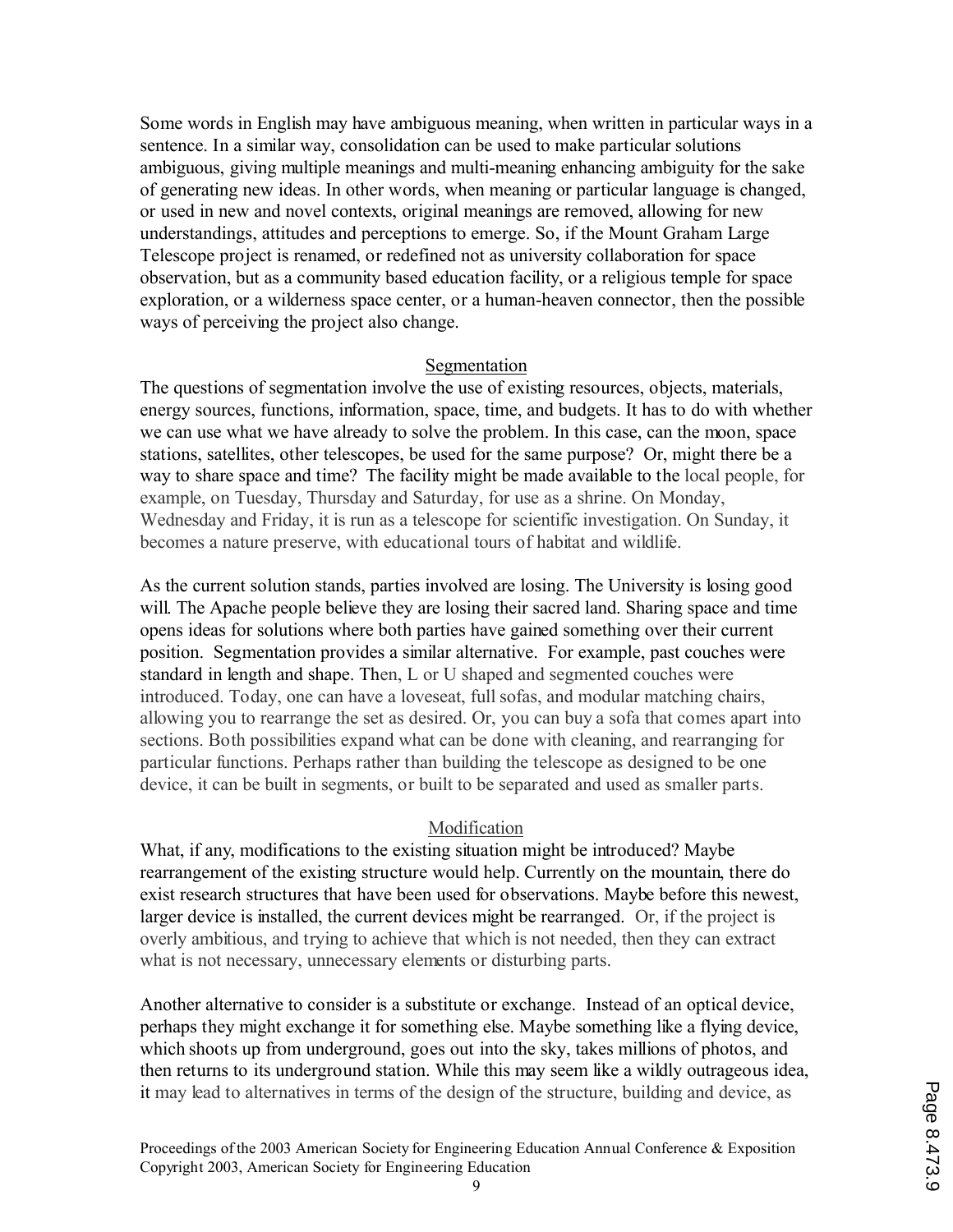well as to the way things are being measured.

It is also important to ask questions about how known harms might be converted into benefits. For example, one of the best ways to deal with the potential harms of fire is to use fire. Before the big forest fire comes, use of a controlled fire can assure that when the real fire comes, it will not burn out of control, because space has been created where there were once trees. This converts potential harm in to benefit. In the case of this large telescope project, the question of conversion of harm into benefit asks, 'how does the fact that we are building something that is harmful, can be used as a benefit to the Apache? Making the site into a temple, or classroom, or lodge may offer a benefit. Maybe the place will not even have to be occupied, which may address some of the concerns of the Apache. Or, how about if something is added in between? For example, if you have two people standing next to each other who want to be one millimeter apart without touching each other, how can they do it? They can put a newspaper in between them. In this case, we can put something between the actual sacred, mountain land, and the telescope itself. Such as a pocket of air, tress, water, or other another layer of land. Alternatively, they could take partial or overdone action. Maybe rather than a collaboration, more can be done with other universities elsewhere. Or, fewer can be involved in this particular project. Automation offers another alternative. If they eliminate the need for people from the whole process, so the whole telescope can operate by itself, it may be a good solution for some.

Making the design of the project more personal offers solutions for others. Increased communication between the different parties, with say, regular meetings during the design phase, which include the individual members of the local community, personalizes and makes the whole thing more accessible.

# Similarity

Similarity, the  $7<sup>th</sup>$  dimension leads to the alternative of finding other science projects where native peoples have objected, and learning from those cases. Can something similar, a similar case, for example, of conflicting interests of stakeholders help the University to learn and think of new ways to solve the problem? Recalling the same or similar problem/goal; recalling a concept or a path of thought and adapting it; recalling and combining two or more other relevant ideas; are among the ways to approach similarity, in searching for alternative solutions to this and other engineering problems.

One obvious but shunned alternative is to temporarily skip the problem. What happens if they put the project on hold, for now? Or, totally ignore the problem, and proceed. Or, how about making the strange, familiar? This particular technology may be strange to the local people. One solution is to educate them to its purpose and values. Conversely, it may solve the problem to make the familiar, strange.

# Experimentation

Finally, Eight Dimensional Methodology looks to questions of experimentation. How can the problem be worked it out? Can the large telescope be tried on a smaller scale, to see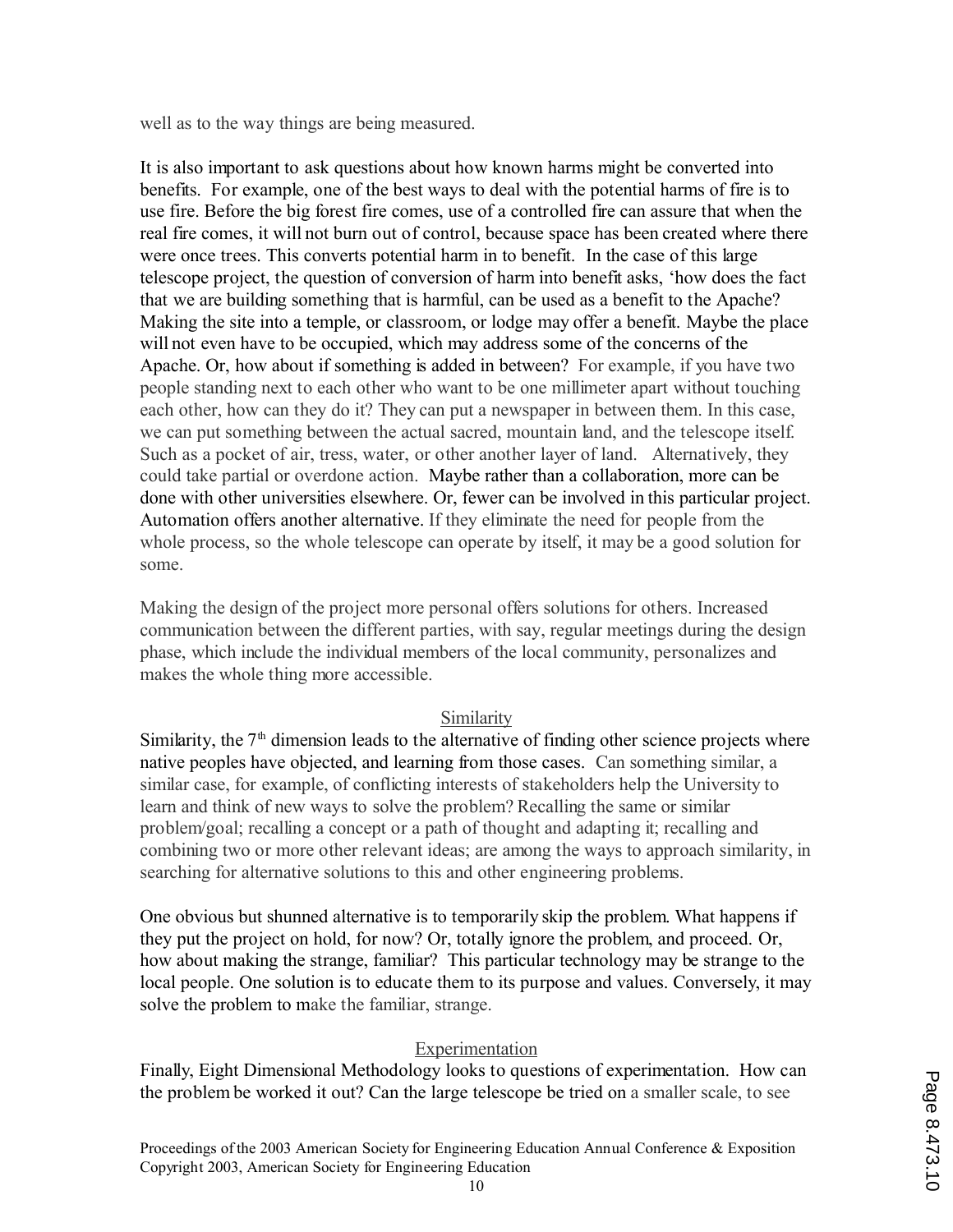what happens before going all out with the large-scale project? Can it be given a year, and then reconsidered as to whether it should go forward. Can a simulation be run, with input gathered from many, in order to learn what people say? Estimates and guesses can be used to gage the results and effects of the project. What if they were to put together different scenarios and guess at what would happen with each? This is the place in Eight Dimensional Methodology where we try to anticipate potential problems and avoid them by estimating, simulating, guessing, etc.

Of course, sometimes things happen by themselves. Perhaps if nothing is done, someone else will do it. And, serendipity also has its place. But we must be prepared for it, and observe for it.

Using Eight Dimensional Methodology, a number and variety of solutions have been generated for the Case of the Large Telescope at Mount Graham. Perhaps many of these solutions were being considered in the process of making a decision. Now its time to ask, which solutions make the most sense and are most feasible? And most importantly, which offer answers that address the ethical questions of minimizing harm, enhancing good, and addressing respect for persons?

A group called The Mount Graham Coalition has been formed to attempt to stop construction of the LBT. This group includes the Apache Survival Coalition and a few small environmental groups. The group had been particularly anxious to stop the University of Virginia's involvement in the project. According to the UVA Astronomy department, "UVa's withdrawal from the LBT consortium would do enormous damage to the Department of Astronomy, which is the highest ranked science department in the school of Arts & Sciences, and would do irreparable harm to the University's stated goals of increasing the quality and reputation of its science departments." 1

In October of 2002 the local Daily Progress newspaper reported a follow up to the story. It's opening line reads, *Over the objections of many American Indian groups, the University of Virginia announced Thursday that it will invest \$4 million in a consortium that will operate three telescopes on an Arizona mountain considered sacred by Western Apaches.* That article placed the University in an dim light, with Apache's calling UVA lack of support "absolutely abominable" and UVA representatives quoted as being "very pleased" with their own efforts. (See appendix for full text of article). And, it communicated to the larger community and general public just how very unresolved the issue continues to be.

In the end, only one party was satisfied. The others were offended and disappointed. The ethical issues are apparent. First, we must ask what moral obligations, if any, do the University of Virginia and their project managers, have to whose who oppose the project?

<sup>&</sup>lt;sup>1</sup> Swenson, Eric, "UVA will invest in controversial telescope project," The Daily Progress, Wednesday Dec 18, 2002.

Proceedings of the 2003 American Society for Engineering Education Annual Conference & Exposition Copyright 2003, American Society for Engineering Education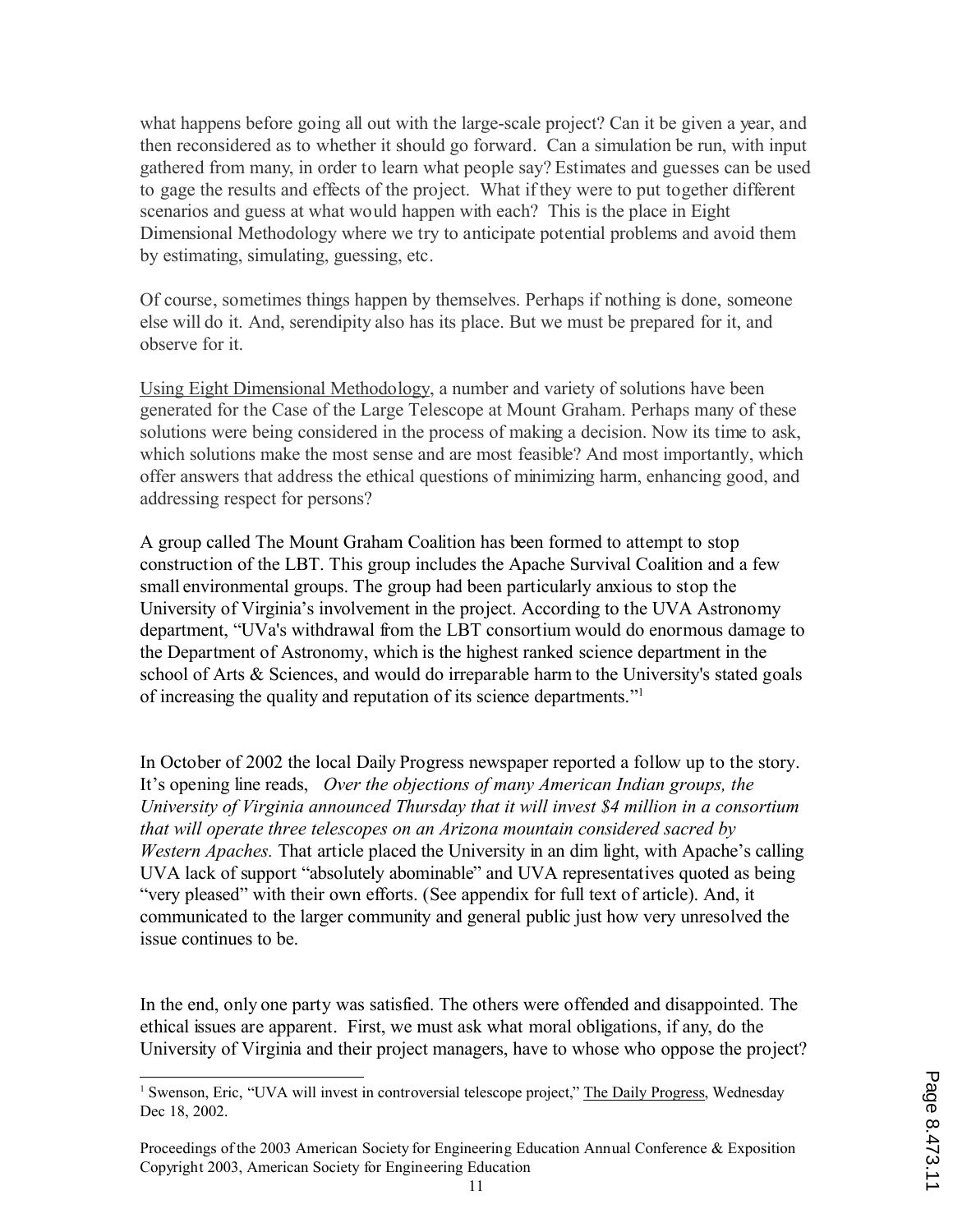In this case, a stakeholder approach to engineering ethics suggests that there is always present the moral obligation to consider each stakeholder, even those with limited power or influence, or those who represent no apparent interest to the project. On the other hand, there are those critics who would discount the Apache coalition, accusing them of using UVA's role in the telescope project as a means to wield power, gain influence, and create new access to potential resources, especially since with or without the University of Virginia, the project will proceed. To disregard them over this claim may seem prudent to the project, especially from the perspective of those Astronomy department members who have a stake in their own scholarship and prestige. But such disregard comes with moral responsibilities of judging the values and integrity of other human beings. It also begs the question of the moral obligation any party has to another whose views conflict due to cultural or social disparities.

In this case, we must also ask whether the stated harms are true harms, relative to the goals and aspirations of the project itself. A utilitarian approach to engineering ethics would ask which of the scenarios considered represents the greatest good for the most. In sheer numbers, it is difficult to measure the weight of the benefit of joining a coalition against the native peoples of an ancient land. The obligations and commitments of one interested party clashed with ideologies, beliefs and sensitivities of another. But many different scenarios emerged in the Eight Dimensional analysis, and each one can now be considered in light of utilitarian ethics.

Finally, can questions of maximizing good and minimizing harm, as be asked and addressed in the engineering science, before the decision process itself begins, as a step in the original conceptualization and project design? In other words, why can't a stakeholder analysis, which uses a thinking tool such as the Eight Dimensional Methodology, become an integral part of any engineering design? The moral duties to respect others, to minimize known harm, and to maximize the good were challenged by the University's ambitions for technological development and scientific superiority. Might a deeper method of analysis such as Eight Dimensional Methodology have helped to identify possibilities that could minimize the harms? Were these alternatives neglected or even dismissed, under ambition and the enthusiasm to move forward? Or were they simply not considered? Is there a reason, in terms of ethical responsibility, to even find and consider alternatives, despite the sacrifice of time that process may involve? Or, should the ambitions of technological progress be viewed as more worthy and fruitful than listening to and adjusting to the voices of a few, seemingly disgruntled Native Americans?

The eight dimensions are designed to stimulate creative thought and new possibilities, ideally before, but also after the fact. But sometimes, those new possibilities must be cast out due to ethical complications. Consider, for example, what may occur if the large telescope were designed to appear mysterious and odd, beyond human comprehension (like the pyramids) such as was suggested in the dimension, which makes the familiar strange. This may offer a solution to devise a mystique that would keep people at bay, and give the project protection from the expressed fears and practical concerns of ordinary, lay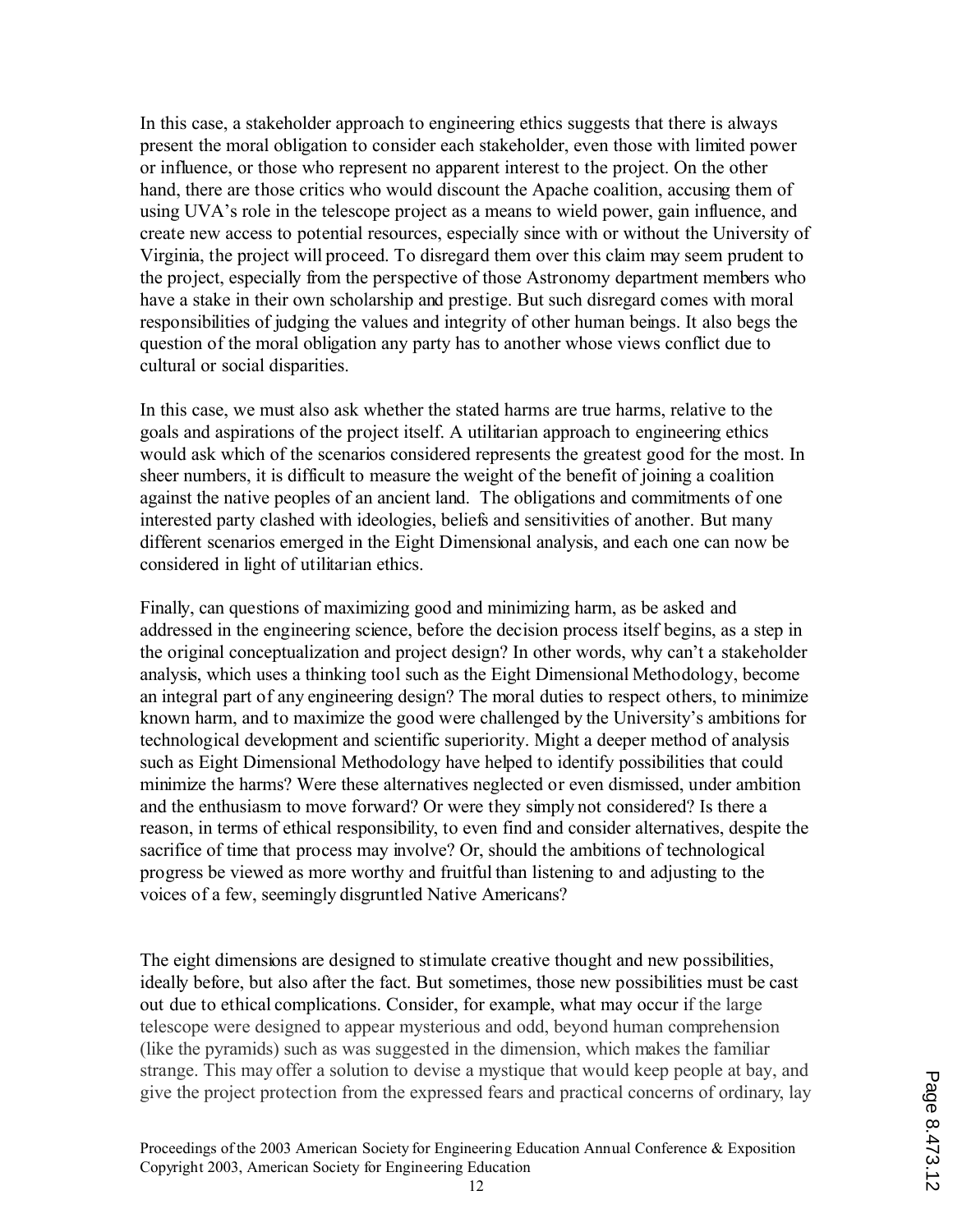people. On the other hand, that particular solution presents alarming moral problems. Deception always carries a moral burden. Never the less, as an element of Eight Dimensional Methodology, that one new solution itself opens up ideas for other solutions. And that is exactly the point: the process asks the thinker to abandon all judgment of what is right or wrong, affordable, feasible and practical, even moral, in order to create a process where ideas flow freely and unencumbered. As for the end result of the Mount Graham Large telescope Project, it is not our place to judge whether the decision of the University of Virginia was ethical or not. We do suggest, however, that the Mount Graham project may be proceeding with less perceived harm had its decision makers been taught to use such a process.

## **Conclusions and Next Steps**

Thinking creatively through possible solutions to cases such as the Mount Graham project is critical in the process of engineering education. We suggest that the Eight Dimensional Methodology offers to both students and professional engineers a deepening process to approach such cases, by bringing to light alternatives either never considered, or otherwise unimaginable, or prejudged as too outlandish to ever be considered.

Engineering students are regularly presented with problems requiring technical solutions Creative problem solving, either individually or in teams, usually leads to a number of possibilities that might be pursued through actual design and implementation. But the student's ability to think broadly and creatively in that initial imaginative process is sometimes limited and hampered by the self-imposed or external factors. The Eight Dimensional Methodology for problem solving offers to the student and instructor a tool for looking at many different solutions to be considered, before placing limitations or restrictions on the creative process itself. For example, the Eight Dimensional Methodology could be incorporated into Capstone projects in the proposal stages of development. Obviously, not all solutions that are thought of as a result will be feasible, affordable, efficient, or even materially possible. That is not the point. The goal is to mentally stretch and stimulate the engineering student towards thinking creatively about problems, towards realizing the vast possibilities of many diverse and otherwise unconsidered solutions.

We encourage faculty members to consider adoption of this process in technical courses, where students are challenged to think about solving problems. And, that in addition to the technical considerations, which are inherent in any engineering solution, those educators ask of students how each solution imagined might help to elucidate or speak to ethical problems, which can sometimes be encumbrances in sound engineering design.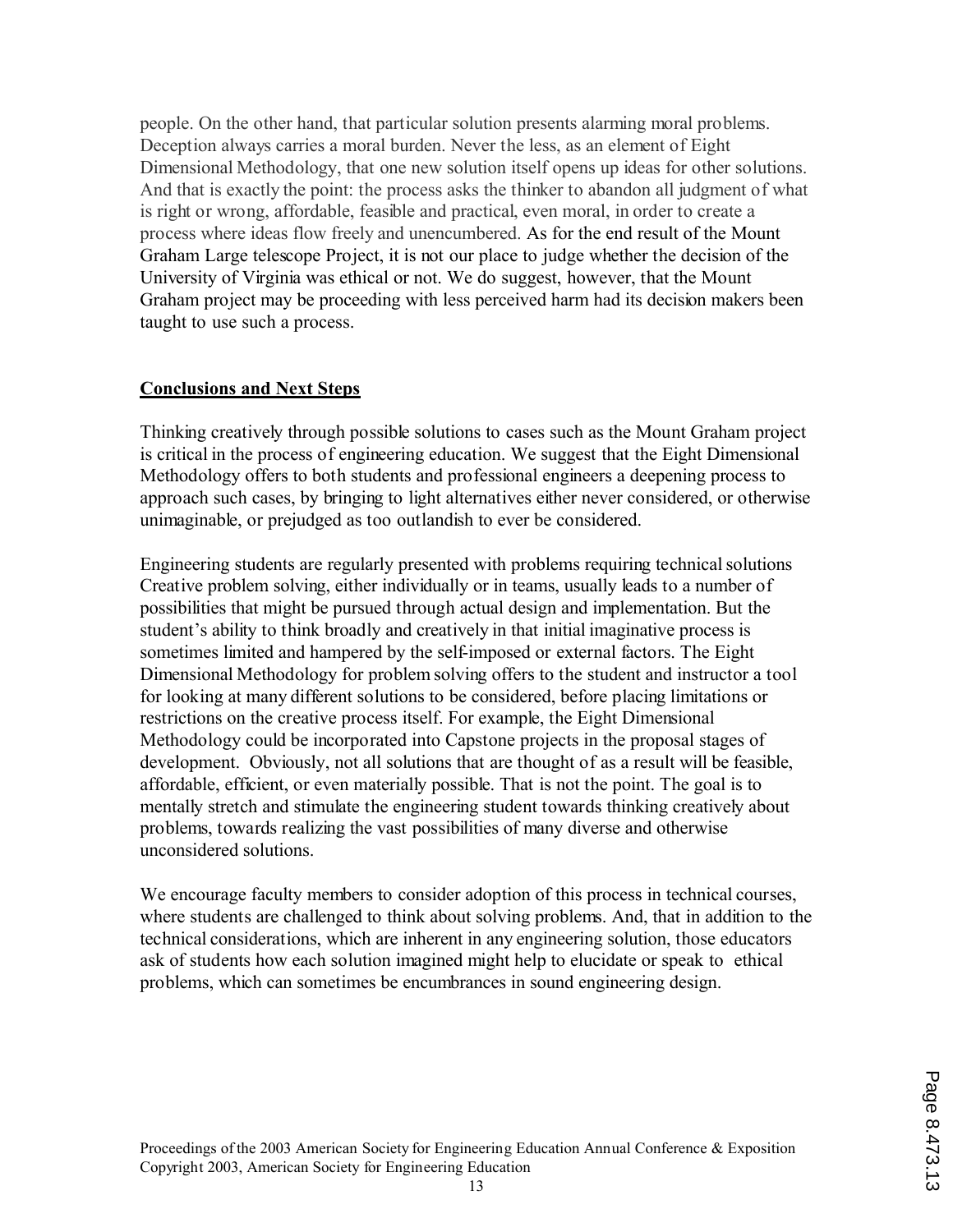## Sources

- 1. "U.Va. Officials to Discuss Large Binocular Telescope Project," University of Virginia News, April 17, 2002. Found at http://www.virginia.edu/topnews/releeases2002/observe-april-1-2002.html
- 2. "University of Virginia Joins Large Binocular Telescope Consortium," in University of Virginia News, October 3, 2002. Found at http:www.virginia.edu/topnews/releases2002/telescope-oct-3-2002.html
- 3. "Mount Graham Telescopes, Environmental, & Cultural Issues, in Observatories, Department of Astronomy, university of Virginia. Found at http://www.astro.virginia.edu/LBT/osu-sum.html
- 4. "UVA will Invest in Controversial Telescope Project," by Eric Swensen, The Daily Progress, December 12, 2003. Found at http://www.dailyprogress.com/news/archive/MGBP66KKLV6D.html
- 5. "U.Va. Joins Arizona Telescope Consortium," in UVA Top News Daily, October 4, 2002
- 6. D. Raviv, "Eight Dimensional Methodology for Innovative Thinking", American Society of Engineering Education (ASEE), National conference, Montreal, Canada, June 2002.
- 7. D. Raviv, "Do We Teach Them How to Think?" American Society of Engineering Education (ASEE), National Conference, Montreal, Canada, June 2002.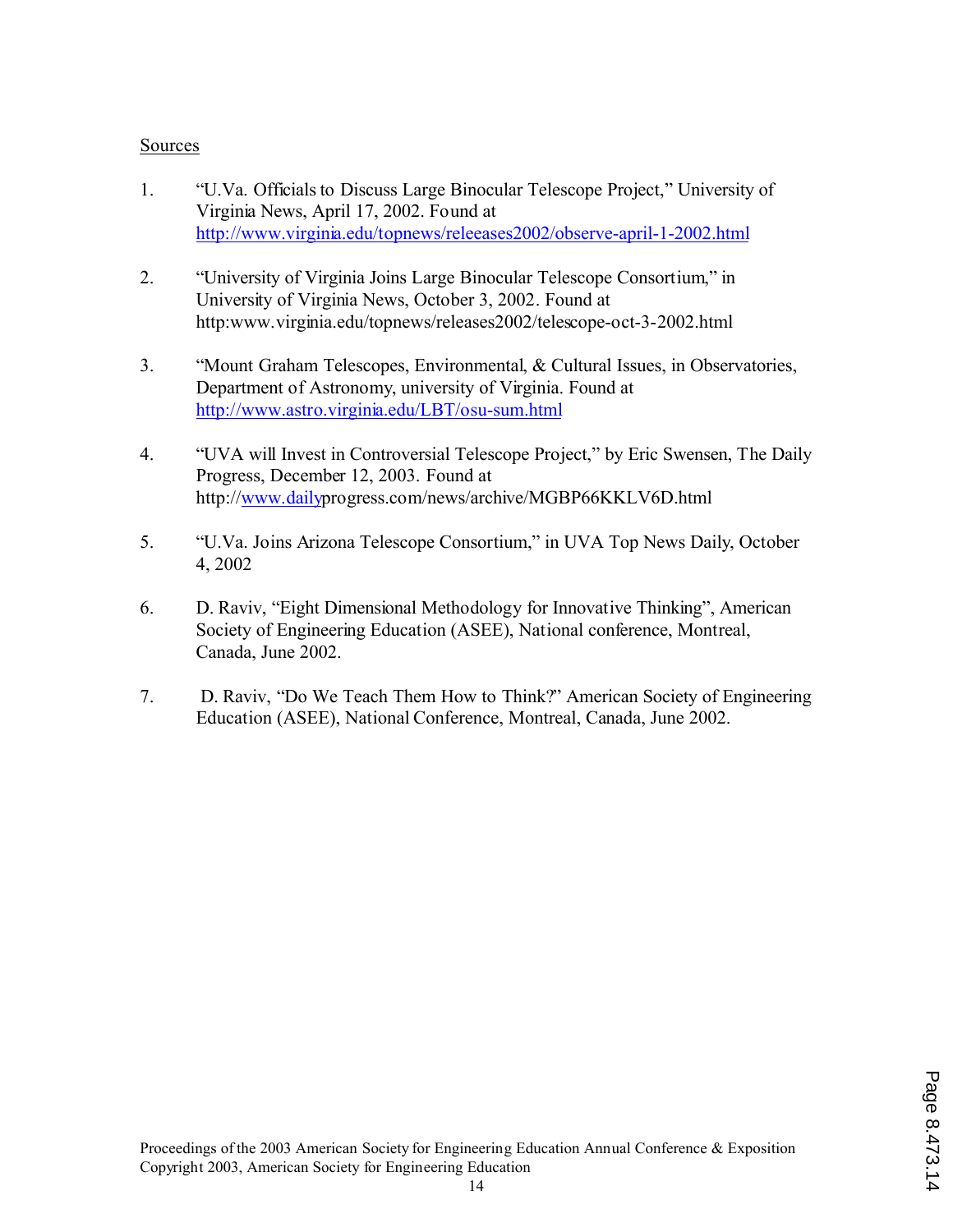# APPENDIX A The Eight Dimensional Methodology

- Unifies existing problem solving knowledge, techniques and solutions from different disciplines Engineering and technology, Inventions, Business and Marketing, Industry, Math and Science, Art, and Daily life. Well-known methods like Analogy, TRIZ, SCAMPER, Lateral Thinking, are part of it.
- It is discipline independent. The nature of its construction implies that it can be used to generate ideas for problems from Engineering to Business to daily life.
- Comprehensive and systematic thus allows anyone to be creative in the idea generation process, a key step in innovation.
- Stimulates thinking by focusing on eight different problem solving strategies... one at a time
- Generates many out-of-the-box  $\&$  high quality ideas in a short period of time
- May be used by individuals/teams anytime. It is in particular useful in increasing efficiency in both quality and quantity of brainstorming and similar team setting methods. In addition, it allows individuals to generate ideas even when their minds are "too tired to think."
- Reduces and even eliminates psychological inertia. It reduces the well-known scenario of dominant "bully" individuals that control brain storming sessions and shut off any creativity attempt by other participants. Unexpected and "crazy" ideas may be awarded or blamed on the method. No finger pointing.
- Easy to learn and to use. After all who wants to learn or use a complicated method?

It should be emphasized again that the methodology focuses ONLY on the process of idea generation step of the problem solving process.

In addition, it is important to clarify that it is **not** a problem-solving cookbook.

#### **The Eight-strategies**

The strategies for inventive and innovative problem solving are pictorially illustrated next. They can be used in any order to solve problems. They provide directions for thinking, thus allowing the use the left and right modes of the brain. The related sub-strategies are listed next.

#### 1. Uniqueness

- 1.1 Discover what does not change
	- 1.2 Compare characteristics/features
	- 1.3 Look for unique and ideal solutions

#### 2. Dimensionality

- 2.1 Start with less
- 2.2 Start with more
- 2.3 Manipulate time/space/cost dimensions and structure/topology/state
- 2.4 Reduce details
- 2.5 Duplicate it/ Repeat it

Proceedings of the 2003 American Society for Engineering Education Annual Conference & Exposition Copyright 2003, American Society for Engineering Education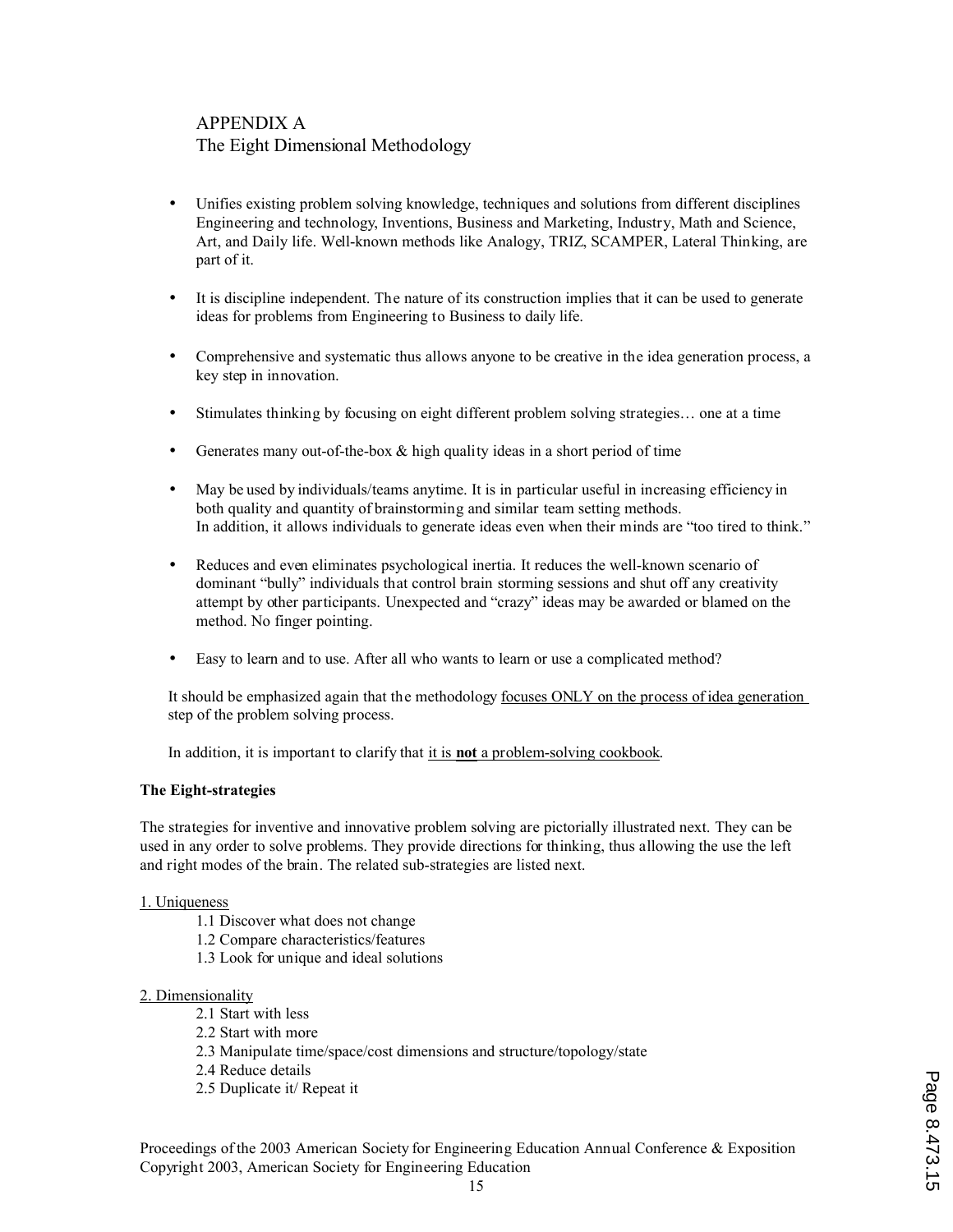#### 3. Directionality

- 3.1 Take it the other way around
- 3.2 Direct it
- 3.3 Change your point of view

#### 4. Consolidation

- 4.1 Combine
- 4.2 Make it multi-purpose
- 4.3 Use multi-meaning/ ambiguity

### 5. Segmentation

- 5.1 Learn to share and manage resources
- 5.2 Segment/cut (in space/time)
- 5.3 Separate

### 6. Modification

6.1 Rearrange 6.2 Extract/pull6.3 Substitute/exchange 6.4 Add/ Subtract 6.5 Change 6.6 Self Modification 6.7 Add something in between 6.8 Localize 6.9 Take partial or overdone action 6.10 Automate It 6.11 Purify / mix 6.12 Make it more personal

#### 7. Similarity

7.1 Look for Pattern/Rule

- 7.2 Look for and use analogy
- 7.3 Make it similar

#### 8. Experimentation

- 8.1 Work it out
- 8.2 Estimate/Guess
- 8.3 Be prepared for serendipity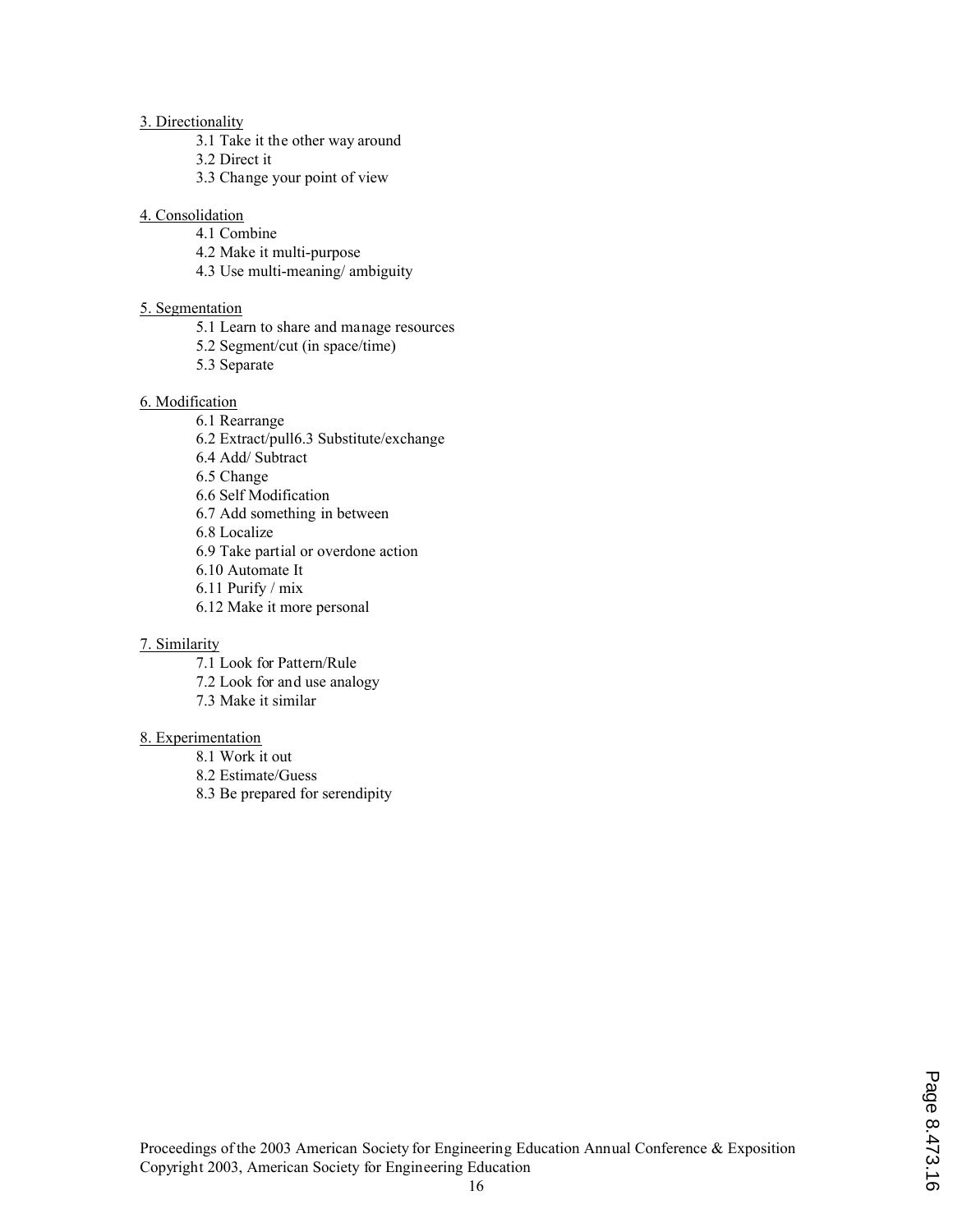"UVA will Invest in Controversial Telescope Project," by Eric Swensen, The Daily Progress, December 12, 2003.

*Over the objections of many American Indian groups, the University of Virginia announced Thursday that it will invest \$4 million in a consortium that will operate three telescopes on an Arizona mountain considered sacred by Western Apaches.* 

 *The planned creation of an American Indian advisory council to help guide future development of Mount Graham and UVa's pledge to provide more educational and employment opportunities for American Indians did not satisfy opponents of the project, one of whom called UVa's decision "absolutely abominable."* 

 *"I'm very pleased," said Robert T. Rood, chairman of UVa's astronomy department. "It's something a lot of us have put a lot of effort into, checking out and trying to set up the arrangements".* 

 *The decision caps an eight-month public debate over whether UVa should invest in the telescope consortium that pitted American Indian and environmental groups opposed to the telescopes against proponents in the university's astronomy department.* 

 *Citing Mount Graham's key role in their religious and cultural life along with environmental objections, Apache tribal leaders and activists have urged UVa not to invest in the consortium. In May, nine environmental groups led by the Sierra Club sent a letter to UVa President John T. Casteen III asking the school not to pump money into the project.* 

 *Rood has countered that the environmental objections are overblown and that the telescopes on Mount Graham take up a small portion of the mountain, adding that access to a large telescope is needed to make UVa's astronomy*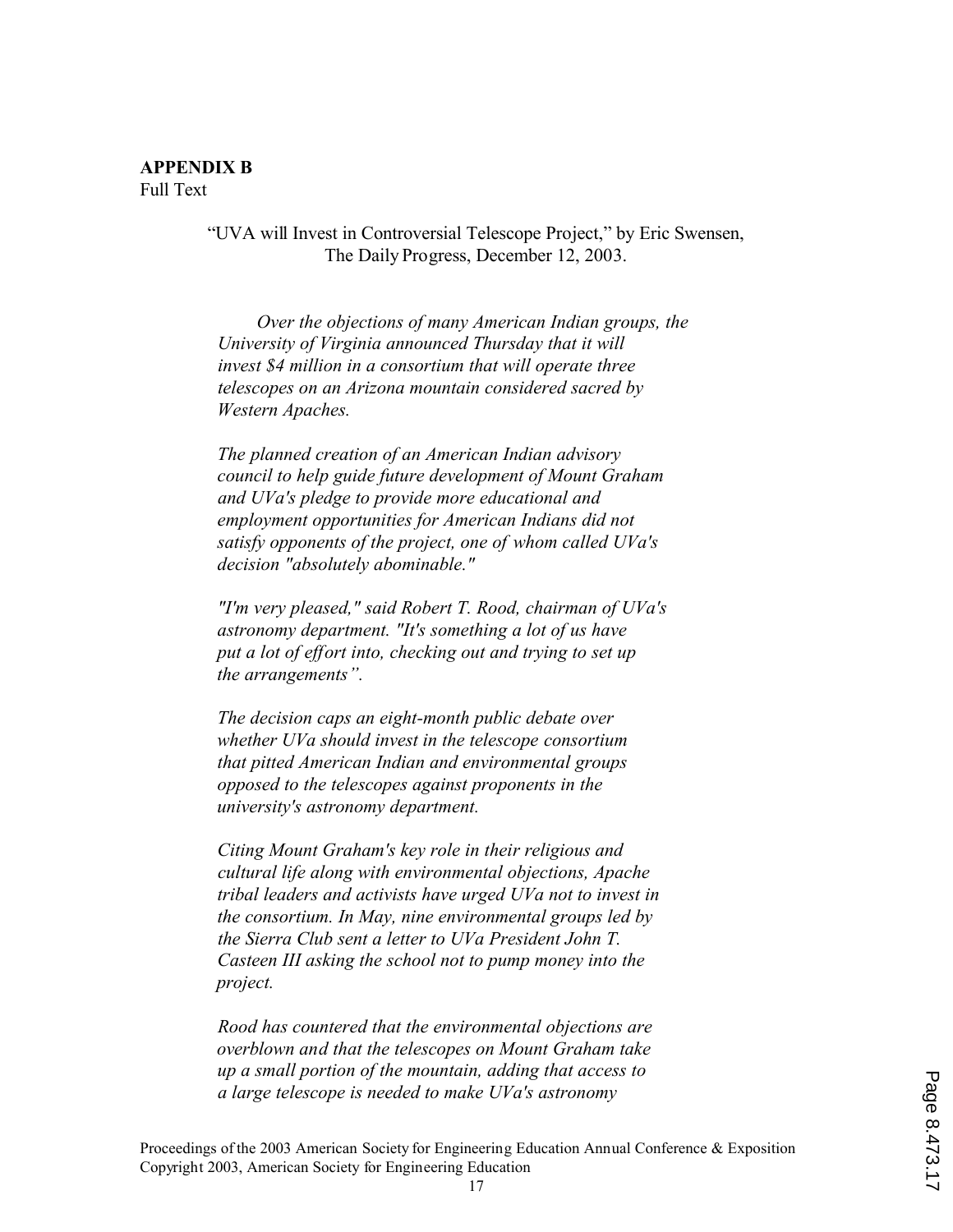*department one of the nation's elite.* 

 *Late this summer, Block appointed a five-member faculty panel to examine the issue and make a recommendation, which UVa administrators followed closely in making their decision.* 

 *The committee included an astronomy professor who supported the project. It also included the chairwoman of UVa's anthropology department, who had said earlier in the year after visiting Mount Graham as part of a UVa delegation that she could not support the project unless the University of Arizona, which leads the consortium, gave Apaches greater say in the future of the mountain's development. The University of Arizona has had a long-running battle with Apache tribes and activists over the Mount Graham telescopes.* 

 *In a report dated Sept. 12, the committee found that the telescope project "is of vital importance to the University of Virginia astronomy program."* 

 *"An exhaustive review of opportunities to take part in the programs for other large telescope projects reveals no opportunity combining the [Large Binocular Telescope's] capabilities generally and the match of its specific instrumentation to the research interests of the faculty," the report said.* 

 *The report also noted the "variety of serious objections" to the Large Binocular Telescope made by opponents of the project and that the decision "presents serious, and not easily negotiated, issues of competing values based, often, on different cultural assumptions."* 

 *"At the same time, we emphasize that a withdrawal by the University of Virginia at this late stage in the project would be entirely symbolic," the committee said. "The telescope will remain on the mountain; another university or research consortium will claim the brief time-share our astronomers are seeking."* 

 *The committee concluded that withdrawing from the project would be devastating to the astronomy department. The symbolic benefits of withdrawing would*